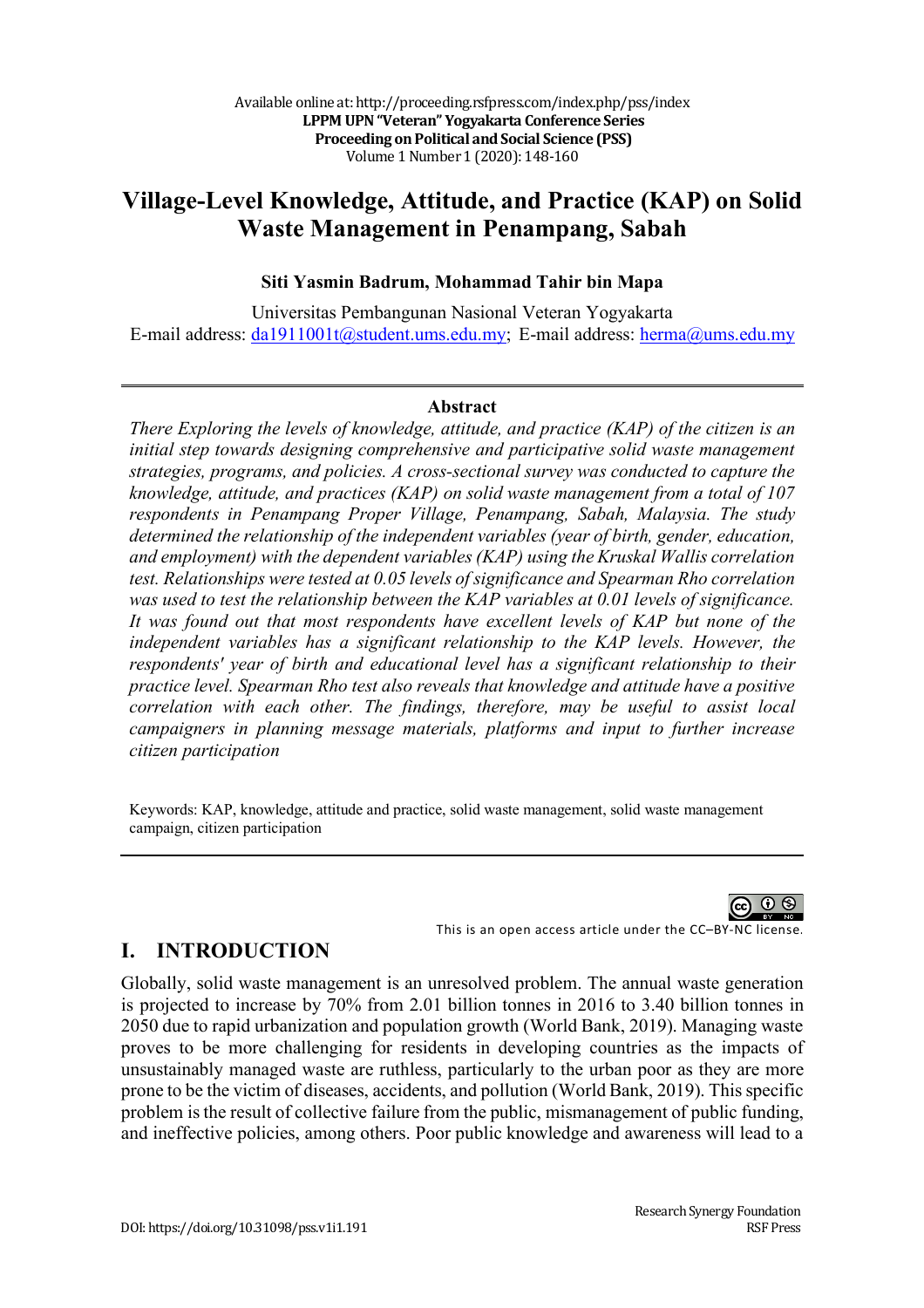lack of participation and useless policies. To ensure the success of solid waste management programs, providing infrastructure is not sufficient, and more efforts should be put to understand public concerns, knowledge, and behavior (Babaei et al., 2015).

This study examined citizen's knowledge, attitude, and practice on waste management in Penampang Proper village, located in the district of Penampang in Sabah state, Malaysia. This small and densely populated settlement located at the Moyog river riverbank is often challenged with flash floods caused by accumulated waste, amongst others, as a result of the public's lack of knowledge and awareness of proper waste disposal (Abdullah, 2018). Additionally, the Moyog river was once dubbed as one of the dirtiest rivers in Sabah (Mat Hayin, 2017) and on-going efforts to preserve the cleanliness of the Moyog river has been actively conducted by several non-governmental organizations (NGOs) from the year 2012 until today (Sario, 2012). Therefore, this research was done to explore how citizens relate to the idea of proper and sustainable waste management practices across different sociodemographic factors and status and acknowledging their current practices. To begin, the paper situates this project within the wider field of solid waste management research and justify the focus on citizens' knowledge, attitude, and practices on waste management. Next, we observed how previous studies on sociodemographic differences and status in perceiving and practicing waste management were articulated that associated behavioral theories with knowledge and attitude. Using the selected methodology and sample, we explore various ways that people in Penampang Proper relate to the idea of waste management and reflect on sociodemographic differences and similarities. To conclude, we pinpoint the values that are expedient to policymakers towards building a mutual foundation across different layers of society in order to serve the public interest and reinforce societal transformation in waste management and sustainability.

## **II. LITERATURE REVIEW**

According to Valente et. al. (1998), the unclear relationship between knowledge and behavior contributed, in some way, to the development of the KAP approach. Other behavioral theorists such as Ajzen, et. al. (1982) and Fishbein (1967) also argued that there is no clear and actual presence of a direct relationship between knowledge and behavior. It is then concluded that what an individual knows may influence his or her attitude of that particular subject and how they feel about it could influence their behavior (Schrader and Lawless, 2004). Alternatively, attitudes can also be supported by behavior, signifying that behavior may also affect attitudes (Fishbein, 1967). Attitudes can have an effect on what an individual perceives and will have an influence on his or her knowledge gains. However, knowledge or attitude is not necessarily a reliable indicator of behavior change (Ajzen and Fishbein, 1977). Thus, it may be concluded that these three dimensions are dynamic and reciprocal at times, and research conducted from the perspective and interaction of Knowledge-Attitude and Practice of Behaviour may yield beneficial information, particularly to policymakers.

The KAP survey was first used in studying the field of family planning and population in the 1950s. The surveys were devised to provide information on the knowledge, attitudes, and practices in the family planning that are appropriate for the creation of universal programs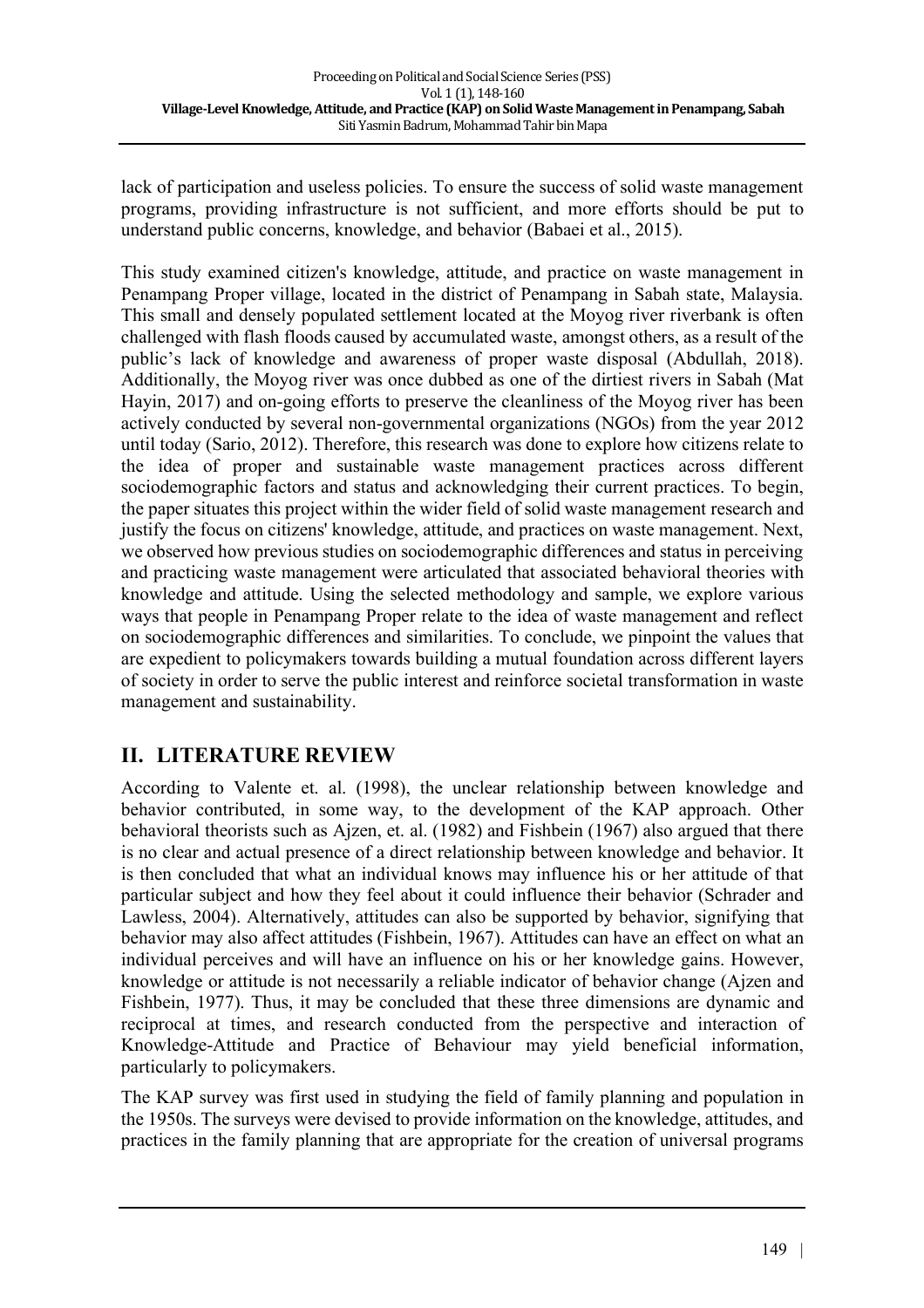(Cleland, 1973). In the 1960s and 1970s, the KAP surveys were used widely to understand and investigate health behavior, as well as to gain more information on health-seeking practices (Hausmann-Muela et al. 2003). Presently, a similar convention was also proposed by Hiew et. al. (2015) in their research that stated accumulated knowledge could initiate modifications in attitudes that can result in gradual behavior change. People may be more willing to change their attitude and practicing behavioral change when they are confident with the specific knowledge that they obtained from diverse sources.

For decades, the Malaysian government has taken several actions to improve waste management conditions both in urban and rural areas. Starting in 1988, the Action Plan for a Beautiful and Clean (ABC) Malaysia was introduced, followed by the Reduce, Reuse, Recycle (3R) from 2001 to 2005. In 2006-2010, the Master Plan on National Waste Minimization was also introduced. Almost all of these programs were unsuccessful due to ineffective implementation and lack of public participation (Bashir, et al., 2019). The rise in waste generation further exacerbates the situation, as it was projected to reach 36,138 tons per day by 2020; 41,035 tons per day by 2026, and 49,670 tons per day by 2030 (Chua et al., 2019).

Different factors led to low participation from the community in solid waste management initiatives. Moh and Latifah (2016) observed that low participation is influenced by local authorities' incompetence, futile awareness campaigns, and insufficient policies on solid waste management, among others. In Putrajaya, Malaysia, low community engagement is largely due to the shortage of nearby facilities for waste segregation and recycling, as well as the lack of awareness campaigns. (Abdul Malik, Abdullah, and Abd Manaf, 2015). In Sakawi, Ayup, and Sukimi (2017), they reported that most respondents are highly aware of solid waste management, but they are unable to engage because of the lack of facilities for waste segregation in Negeri Sembilan, Malaysia, which also led to low practice. Due to the variations in causes and explanations for low participation, the rigorous study is important to identify and understand the participants in solid waste management systems in order to increase awareness, acceptance, and success rate (Tatlonghari and Jamias, 2010).

Numerous models have been developed to examine pro-environmental behavior with various theoretical structures, including the Theory of Planned Behavior, Responsible Environmental Behavior Models, Altruism Model, Empathy, and Value-Belief-Norm (VBN) and others. In addition to these models, there are other variables that can influence pro-environmental actions, such as demographic, institutional, economic, social, and cultural variables, motivation, awareness, attitudes, emotions, accountability, and so on. (Li, et. al., 2019). Since the early 2000s, there was an increase in studies that emphasized their focus on understanding public concerns, preferences, knowledge, and behavior to achieve the implementation of integrated solid waste management (Chung et. al., 2019). Therefore, it is critical to test and perform comprehensive theory-based surveys to clarify the factors responsible for citizen involvement in waste management programs. Evaluation of factors influencing these behaviors including knowledge, attitude, and practices (KAP) is integral towards the development of meaningful and adaptable solid waste management programs and policies for the public (Babaei et al. 2015).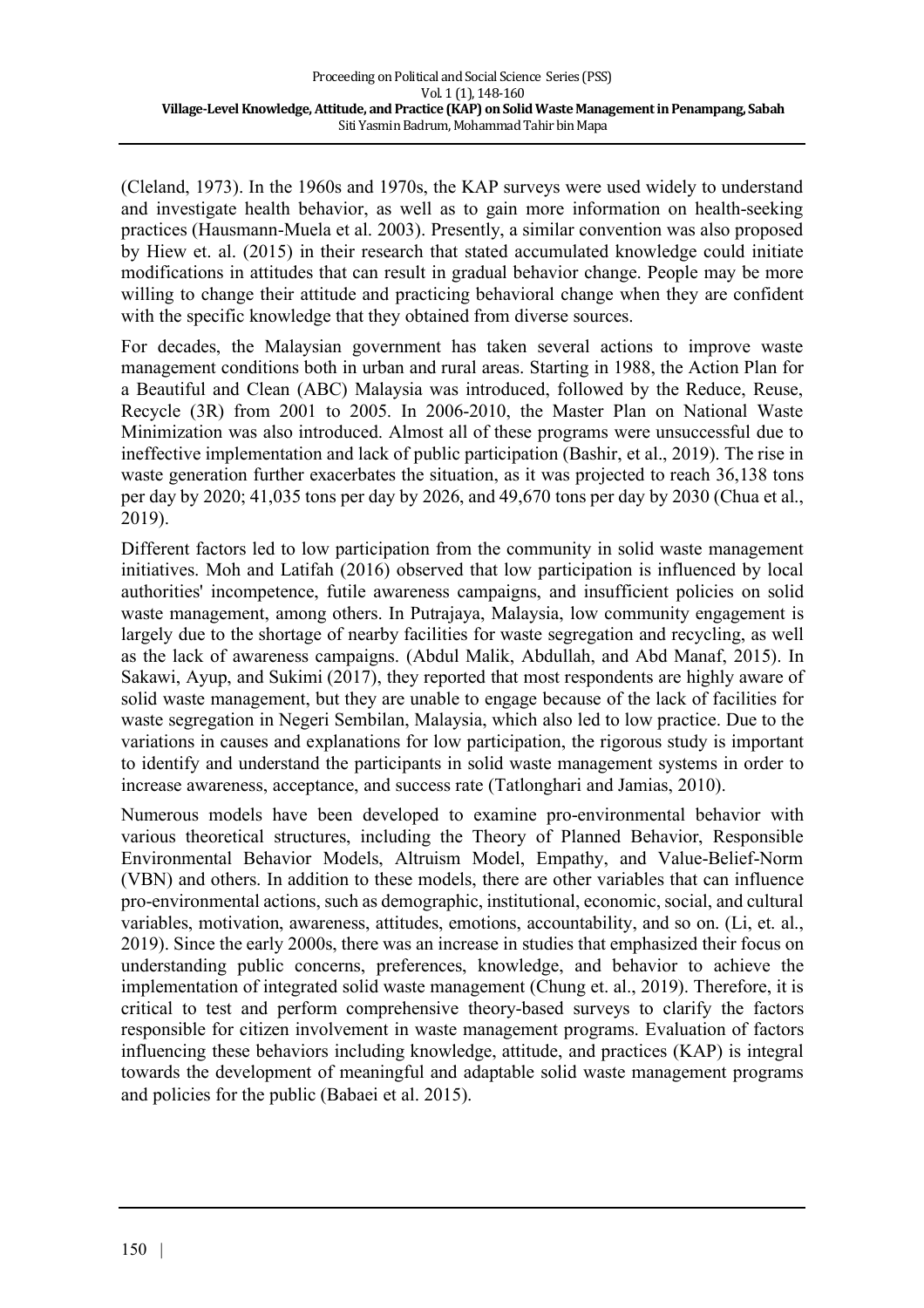## **III. RESEARCH METHODOLOGY**

The survey research design was used for this study, which was the most appropriate design to elicit the KAP variables (Tatlonghari and Jamias, 2010). The respondents were selected using snowball sampling, which is a nonprobability sampling. The sampling process and the questionnaire design were assured they did not in any way breach the privacy of the respondents. The questionnaire was divided into four sections:

Part A: Sociodemographic Information (7 questions) Part B: Knowledge (10 questions) Part C: Attitude (7 questions) Part D: Practice (9 questions)

Responses for each question in the knowledge, attitude, and practice was given a score as in Table 1. The score for responses from all respondents was summed up to obtain the total score for the knowledge, attitude, and practice of solid waste management individually by the respondent. A scoring system adapted from Bloom's cut-off points was used to determine the respondents' level of KAP based on their total score obtained as shown in Table 2 (Nahida, 2007). Brief and casual interview on respondents' hands-on experiences with waste management were also conducted.

| I<br>Response             | <b>Score</b>   |
|---------------------------|----------------|
| Knowledge                 |                |
| <b>Correct Statement</b>  |                |
| Yes                       | $\overline{2}$ |
| No                        | 0              |
| Do not know               | $\mathbf{1}$   |
| <b>False Statement</b>    |                |
| Yes                       | 0              |
| No                        | $\overline{2}$ |
| Do not know               | $\mathbf{1}$   |
| Attitude                  |                |
| Agree                     | $\overline{2}$ |
| Not sure                  | $\mathbf 1$    |
| Disagree                  | 0              |
| Practice                  |                |
| Positive practice         |                |
| Daily                     | 4              |
| Weekly                    | 3              |
| Monthly                   | 3              |
| More than once in a month | $\mathbf 1$    |
| Never                     | 0              |
|                           |                |

Table 1. Scoring System for Each Response of KAP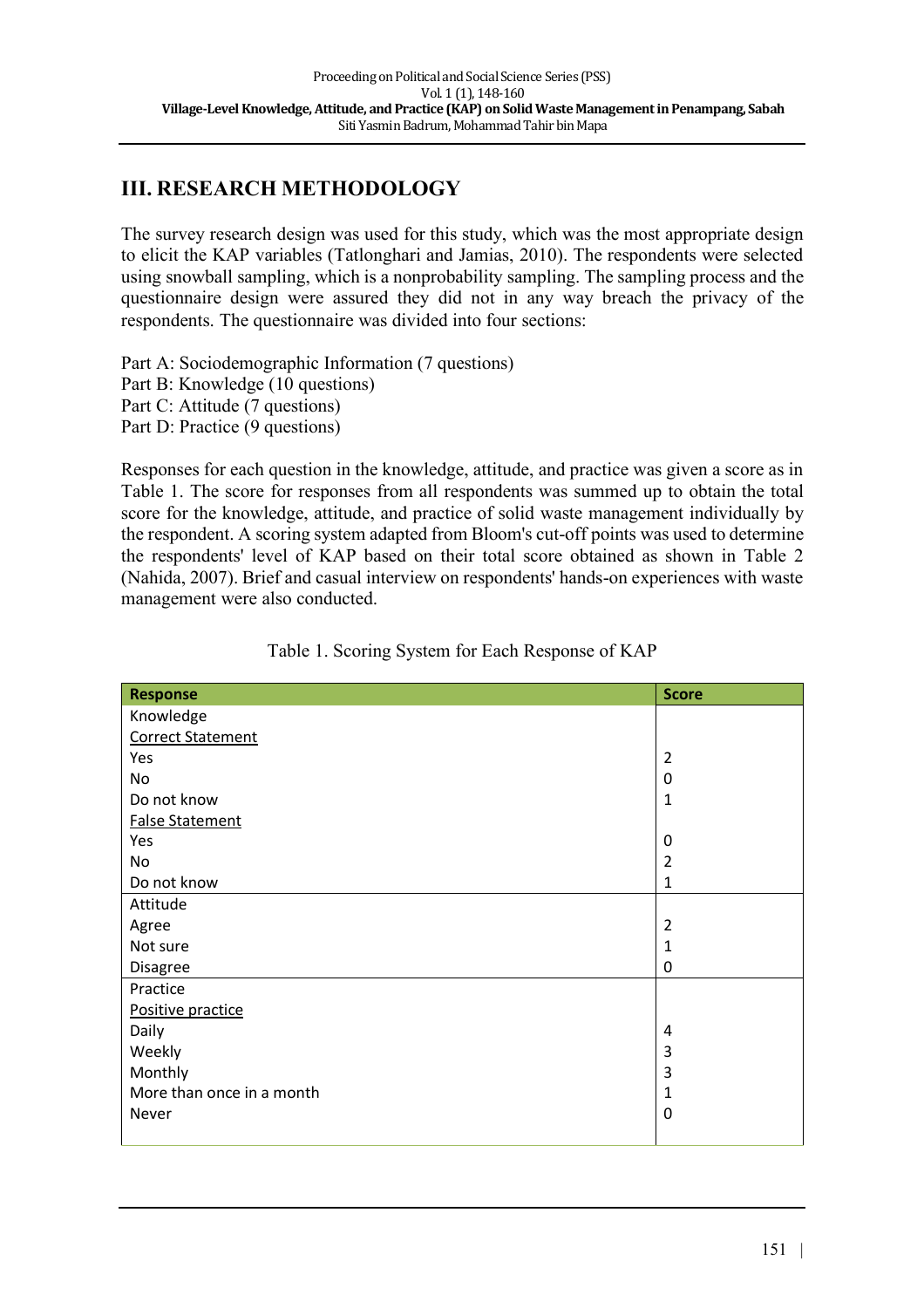| Negative practice         |   |
|---------------------------|---|
| Daily                     | O |
| Weekly                    |   |
| Monthly                   |   |
| More than once in a month | 3 |
| Never                     | 4 |

| Percentage | The total score of   The total score of   The total score of  <br>knowledge | attitude  | practice  | Level     |
|------------|-----------------------------------------------------------------------------|-----------|-----------|-----------|
| 80-100     | 35-44                                                                       | $13 - 16$ | $26 - 32$ | Excellent |
| 60-79      | 26-34                                                                       | $10-12$   | 19-25     | Good      |
| 40-59      | 18-25                                                                       | $8-9$     | 13-18     | Adequate  |
| $0 - 39$   | $0 - 17$                                                                    | $0 - 5$   | $0 - 12$  | Poor      |

### Table 2. Scoring System for Level of KAP

## **IV. FINDING AND DISCUSSION**

#### **IV.1.Sociodemographic Distribution**

A total of 107 individuals was obtained from a population of 319 individuals from Penampang Proper village in Penampang, Sabah. The sociodemographic distribution of the respondents is shown in Table 3.

| Table 3. Sociodemographic Distribution of the Respondents $(N=107)$ |  |  |  |
|---------------------------------------------------------------------|--|--|--|
|                                                                     |  |  |  |

| <b>Characteristics</b> | N            | Percentage |
|------------------------|--------------|------------|
| Gender                 |              |            |
| Male                   | 54           | 50.5       |
| Female                 | 53           | 49.5       |
| Year of Birth          |              |            |
| 1965 to 1980           | 40           | 37.4       |
| 1981 to 1996           | 59           | 55.1       |
| 1997 to 2012           | 8            | 7.5        |
| <b>Education Level</b> |              |            |
| <b>High School</b>     | 30           | 28.0       |
| Certificate            | 10           | 9.3        |
| Diploma                | 25           | 23.4       |
| Degree                 | 32           | 29.9       |
| <b>Masters</b>         | 9            | 8.4        |
| PhD                    | $\mathbf{1}$ | .9         |
| Employment             |              |            |
| Public                 | 69           | 64.5       |
| Private                | 17           | 15.9       |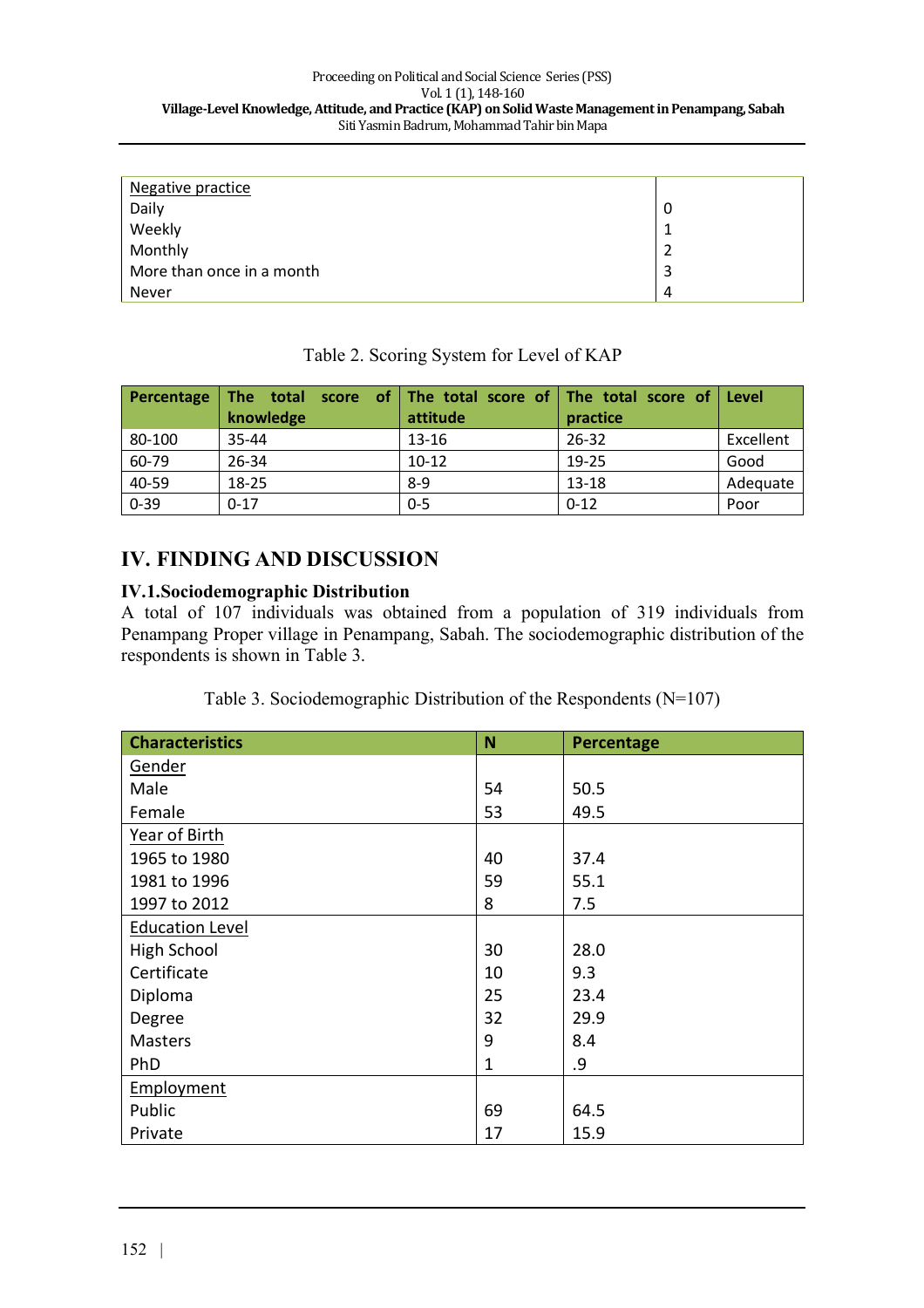| <b>Business Owner</b> | 4 | 3.7 |
|-----------------------|---|-----|
|                       |   | 6.5 |
| Self Employed         |   |     |
| Homemaker             |   | 2.8 |
| Student               | 4 | 3.7 |
| Unemployed            |   | 1.9 |
| Retiree               |   | .9  |

54 males and 53 females participated in this study. The majority of the respondents (59 individuals) were born between 1981 and 1996. The year of birth was organized according to the definition of the Pew Research Centre's generation categorization; from 1965 to 1980 (Gen-X), from 1981 to 1996 (Gen-Y), and from 1997 to 2012 (Gen-Z). The majority of the respondents (65%) have an undergraduate education and is currently employed in the public sector (64.5%).

### **IV.2. Distribution of KAP Level of Solid Waste Management**

#### **IV.2.1. Knowledge of Solid Waste Management**

Most respondents understood essential concepts such as pollution and flooding as consequences of unsuitable waste management. The respondents were also familiar with terms such as recycling, landfills, open dumping, and composting. Table 4 shows the distribution of knowledge level (score) of solid waste management among the 107 respondents. The majority of respondents have an excellent level of knowledge (N=103) while the remaining 4 individuals have a good knowledge level.

| Level (Score)     | Total (N) | Percentage (%) |
|-------------------|-----------|----------------|
| Excellent (15-20) | 103       | 96.2           |
| Good (10-14)      | Д         | 3.7            |
| Adequate (5-9)    |           |                |
| Poor $(0-4)$      |           |                |

Table 4Knowledge Level Among Respondents (N=107)

Table 5. Comparison of Knowledge on Solid Waste Management with Respondents' Sociodemographic Variables Using Kruskal-Wallis Test

| <b>Variables</b> | N  | <b>Mean Rank</b> | $p$ -value |
|------------------|----|------------------|------------|
| Gender           |    |                  | .069       |
| Male             | 54 | 48.69            |            |
| Female           | 53 | 59.42            |            |
|                  |    |                  |            |
| Year of Birth    |    |                  | .174       |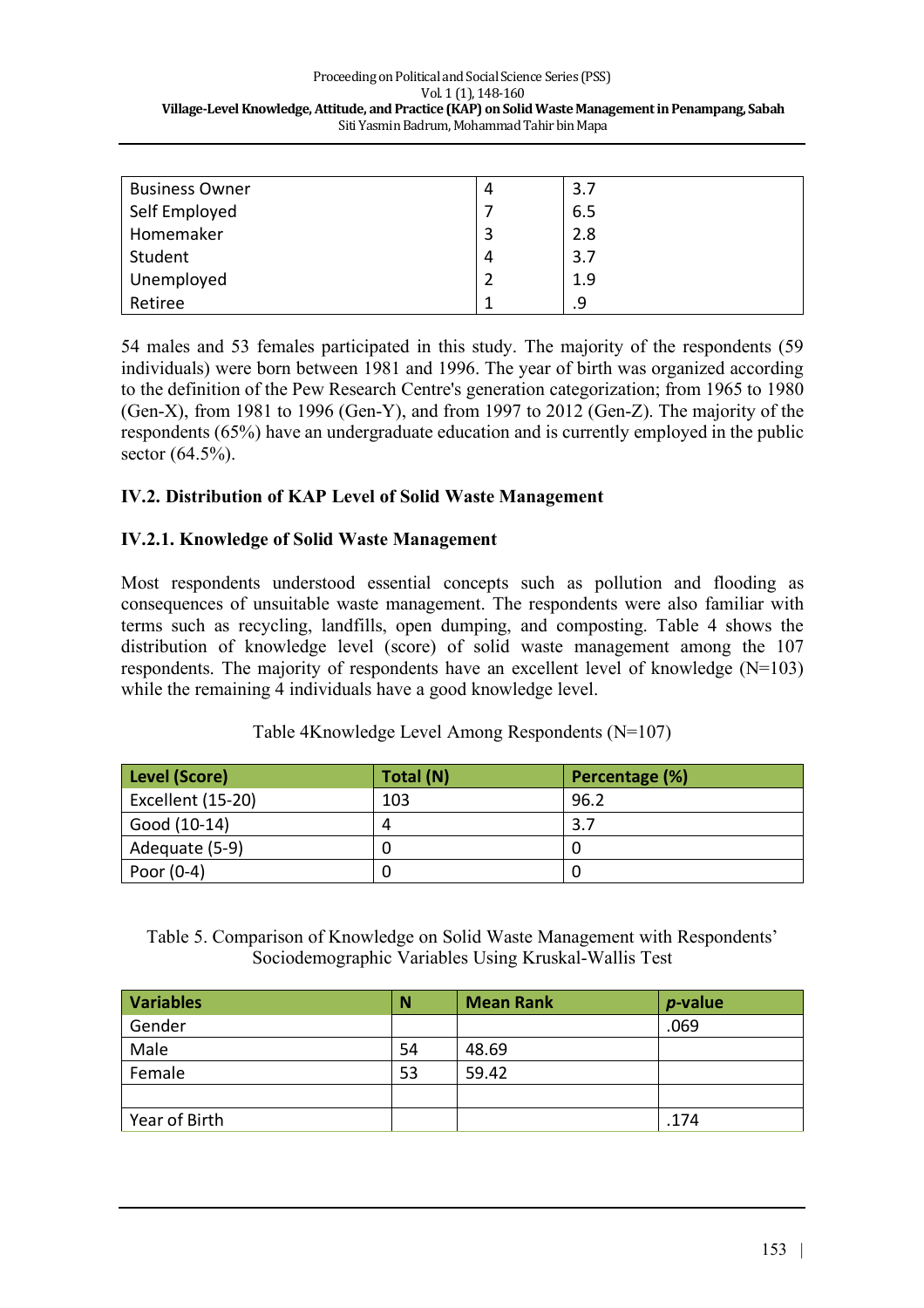| 1965 to 1980             | 40             | 53.43 |      |
|--------------------------|----------------|-------|------|
| 1981 to 1996             | 59             | 51.79 |      |
| 1997 to 2012             | 8              | 73.19 |      |
|                          |                |       |      |
| Employment               |                |       | .367 |
| Public                   | 69             | 50.73 |      |
| Private                  | 17             | 55.35 |      |
| <b>Business Owner</b>    | 4              | 77.13 |      |
| Self Employed            | 7              | 58.64 |      |
| Homemaker                | 3              | 65.67 |      |
| Student                  | 4              | 65.5  |      |
| Unemployed               | $\overline{2}$ | 75.5  |      |
| Retiree                  | $\overline{1}$ | 7.5   |      |
|                          |                |       |      |
| <b>Educational Level</b> |                |       | .339 |
| High School              | 30             | 48.78 |      |
| Certificate              | 10             | 58.5  |      |
| Diploma                  | 25             | 60.60 |      |
| Degree                   | 32             | 56.45 |      |
| <b>Masters</b>           | 9              | 44.5  |      |
| PhD                      | 1              | 7.5   |      |
|                          |                |       |      |

Table 5 shows the comparison of knowledge amongst the sociodemographic variables using the Kruskal Wallis test. The analyses found out that gender, year of birth, employment and educational level did not have significant relationship with knowledge; gender ( $p = .069$ ,  $>$ 0.05), year of birth ( $p = .174$ ,  $> 0.05$ ), employment ( $p = .367$ ,  $> 0.05$ ) and educational level  $(p = .339, > 0.05)$ . The Kruskal Wallis test shows that there is no significant correlation between knowledge and gender, year of birth, employment, and educational level. The respondents mostly claim that they obtained their knowledge from the media but never participated in waste management events organized by the local authority. They also agreed that training should be conducted especially on recycling, composting, and waste segregation.

#### **IV.2.2.The attitude of Solid Waste Management**

Table 6 shows that the majority of the respondents possessed an excellent attitude towards solid waste management efforts in their own households and amongst the community (N=82, 76.6%). According to Tatlonghari and Jamias (2010), this indicates a positive factor in a solid waste management strategy that includes the creation or change of favorable attitudes.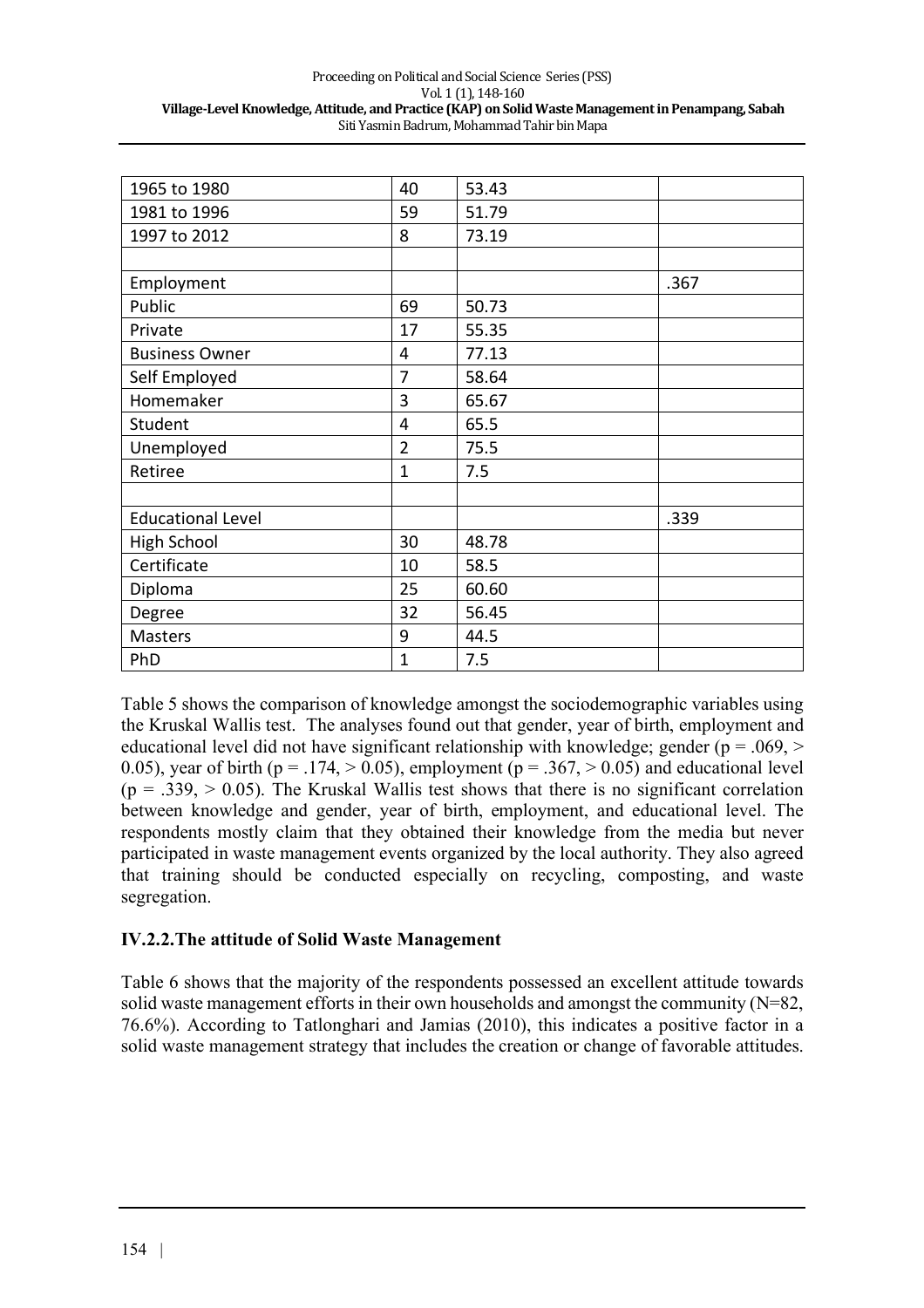| Table 6. Attitude Level Among Respondents (N=107) |  |
|---------------------------------------------------|--|
|---------------------------------------------------|--|

| Level (Score)     | Total (N) | Percentage (%) |
|-------------------|-----------|----------------|
| Excellent (12-14) | 82        | 76.6           |
| Good (8-11)       | 25        | 23.4           |
| Adequate (4-7)    |           |                |
| Poor $(0-3)$      |           |                |

Table 7. Comparison of Attitude of Solid Waste Management with Respondents' Sociodemographic Variables Using Kruskal-Wallis Test

| <b>Variables</b>         | N              | <b>Mean Rank</b> | $p$ -value |
|--------------------------|----------------|------------------|------------|
| Gender                   |                |                  | .429       |
| Male                     | 54             | 51.74            |            |
| Female                   | 53             | 56.30            |            |
|                          |                |                  |            |
| Year of Birth            |                |                  | .067       |
| 1965 to 1980             | 40             | 47.14            |            |
| 1981 to 1996             | 59             | 56.45            |            |
| 1997 to 2012             | 8              | 70.25            |            |
|                          |                |                  |            |
| Employment               |                |                  | .508       |
| Public                   | 69             | 52.97            |            |
| Private                  | 17             | 48.32            |            |
| <b>Business Owner</b>    | 4              | 51.75            |            |
| Self Employed            | $\overline{7}$ | 58.79            |            |
| Homemaker                | 3              | 80.83            |            |
| Student                  | 4              | 50.25            |            |
| Unemployed               | $\overline{2}$ | 89.50            |            |
| Retiree                  | $\mathbf{1}$   | 60.50            |            |
|                          |                |                  |            |
| <b>Educational Level</b> |                |                  | .183       |
| <b>High School</b>       | 30             | 48.28            |            |
| Certificate              | 10             | 45.9             |            |
| Diploma                  | 25             | 62.78            |            |
| Degree                   | 32             | 53.55            |            |
| Masters                  | 9              | 64.72            |            |
| PhD                      | 1              | 5.00             |            |

In Table 7, it is evident that there was no significant relationship between gender, year of birth, employment, and education with the attitude towards solid waste management. This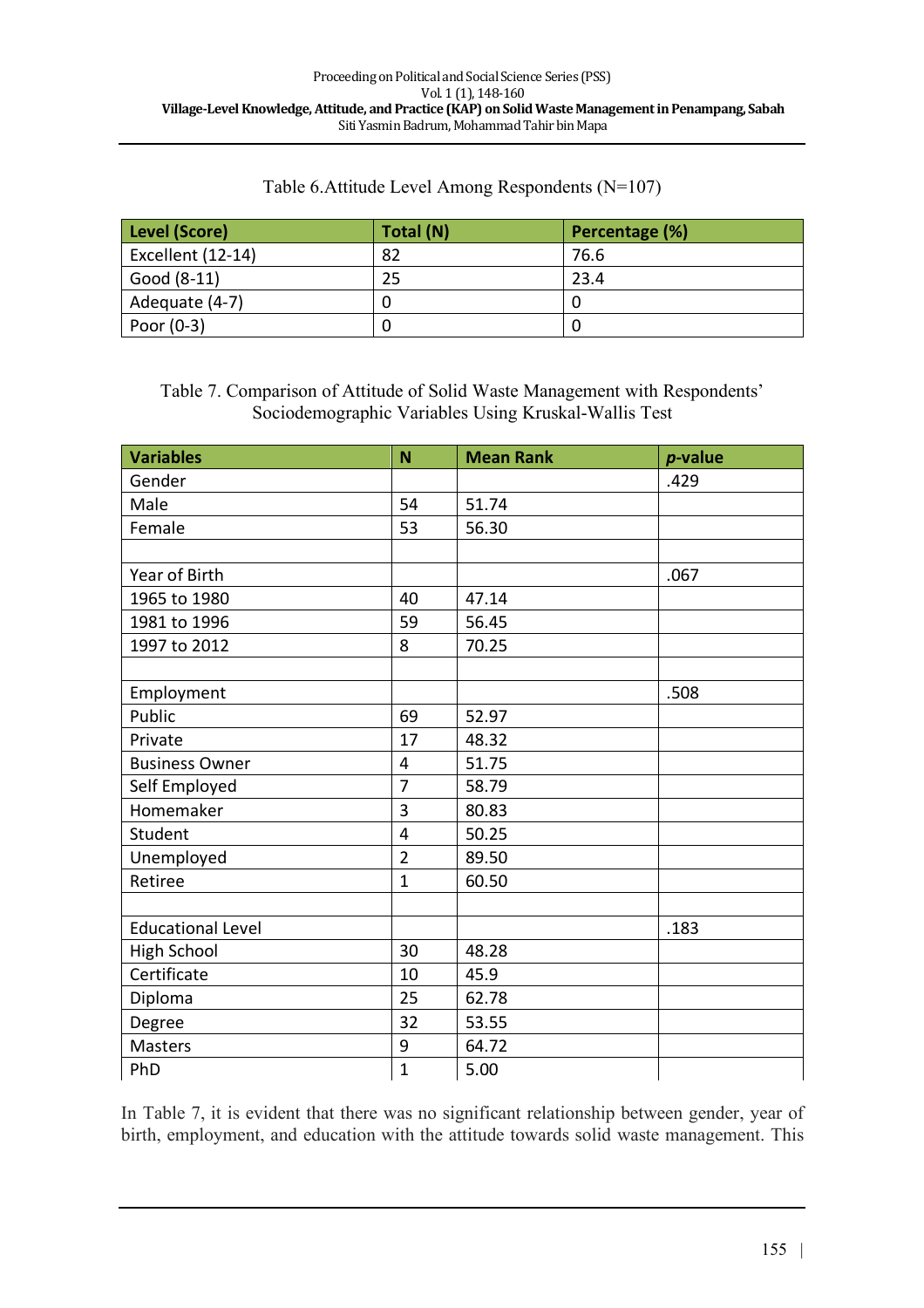suggests that most respondents that have an excellent and good level of attitude towards solid waste management are likely to be influenced by their personal observation and experiences to have more concern for the environment, rather than depending on sociodemographic standards (Welsch and Kuhling, 2010).

### **IV.2.3.Practices of Solid Waste Management**

The distribution of the practice level of solid waste management among the respondents is shown in Table 8. The majority of the respondents (n=46, 43%) have a good practice level in solid waste management, while another 41 individuals have an excellent level of practice.

| Level (Score)     | Number (n) | Percentage (%) |
|-------------------|------------|----------------|
| Excellent (28-36) | 41         | 38.3           |
| Good (19-27)      | 46         | 43.0           |
| Adequate (9-18)   | 19         | 17.8           |
| Poor $(0-8)$      |            | 0.9            |

Table 8. Practice Level Among Respondents (N=107)

Table 9. Comparison of Practice of Solid Waste Management with Respondents' Sociodemographic Variables Using Kruskal-Wallis Test

| <b>Variables</b>      | N              | <b>Mean Rank</b> | <i>p</i> -value |
|-----------------------|----------------|------------------|-----------------|
| Gender                |                |                  | .114            |
| Male                  | 54             | 58.69            |                 |
| Female                | 53             | 49.23            |                 |
|                       |                |                  |                 |
| Year of Birth         |                |                  | .035            |
| 1965 to 1980          | 40             | 46.04            |                 |
| 1981 to 1996          | 59             | 60.95            |                 |
| 1997 to 2012          | 8              | 42.56            |                 |
|                       |                |                  |                 |
| Employment            |                |                  | .058            |
| Public                | 69             | 55.64            |                 |
| Private               | 17             | 50.47            |                 |
| <b>Business Owner</b> | 4              | 73.88            |                 |
| Self Employed         | 7              | 60.64            |                 |
| Homemaker             | 3              | 29.33            |                 |
| Student               | 4              | 23.5             |                 |
| Unemployed            | $\overline{2}$ | 88.75            |                 |
| Retiree               | $\mathbf{1}$   | 1.00             |                 |
|                       |                |                  |                 |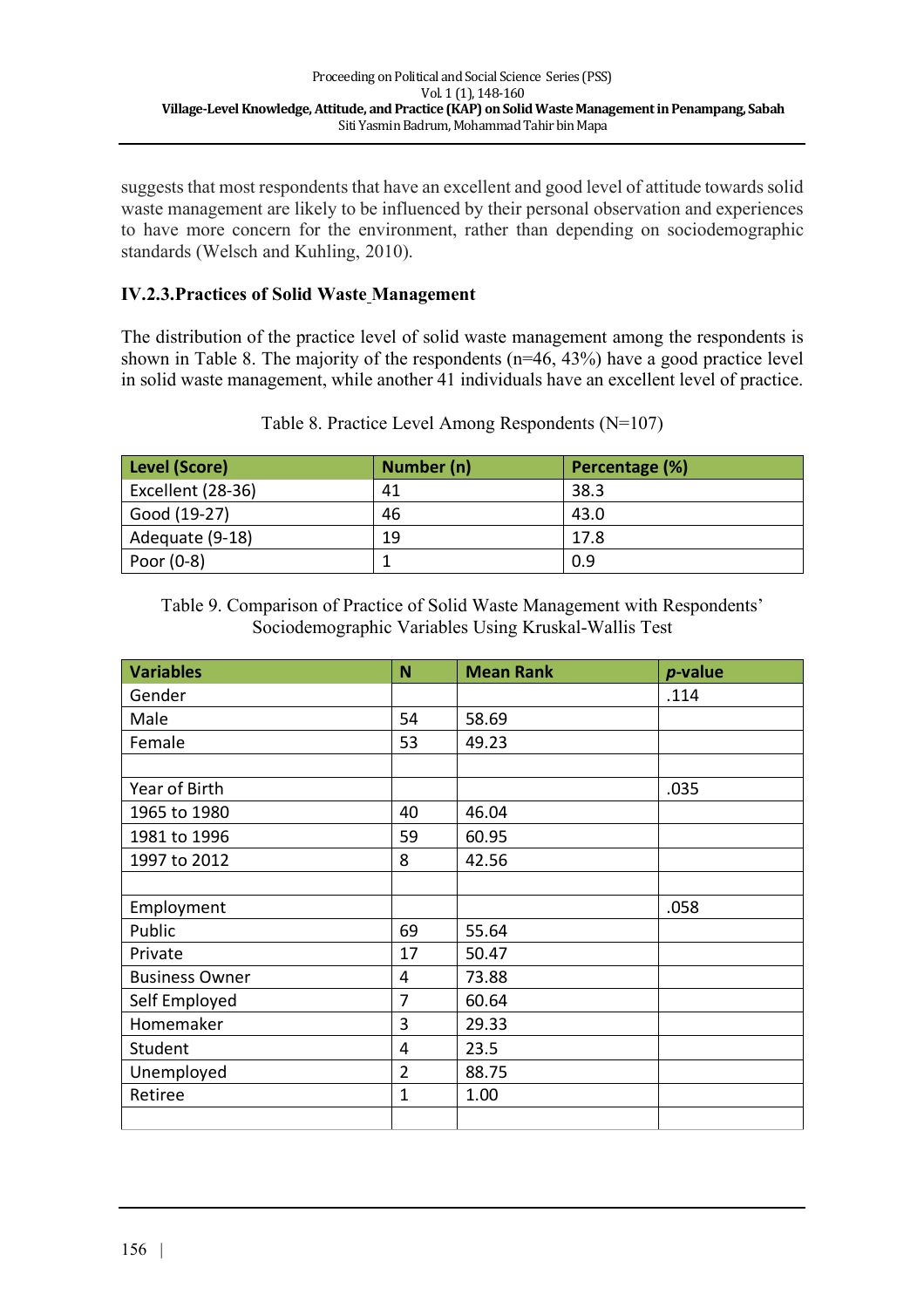| <b>Educational Level</b> |    |       | .020 |
|--------------------------|----|-------|------|
| <b>High School</b>       | 30 | 65.05 |      |
| Certificate              | 10 | 31.2  |      |
| Diploma                  | 25 | 47.58 |      |
| Degree                   | 32 | 53.08 |      |
| <b>Masters</b>           | 9  | 67.5  |      |
| PhD                      |    | 19.00 |      |

In Table 9, the analyses found that practice was statistically significant ( $p < 0.05$ ) with a year of birth,  $X^2(2^2 \mid 6.717, p = .035)$ , with a mean rank of the practice score of 46.04 for the year 1965 to 1980, 60.95 for the year 1981 to 1995 and 42.56 for the year 1997 to 2012. The posthoc analysis shows there are significant differences between the years 1965 to 1980 (Gen-X) and the year 1981 to 1996 (Gen-Y) ( $p = .056$ ). These findings are consistent with Bieser (2015) that found that millennials (Gen-Y) have the tendency to describe sustainable consumption choices as a deliberate choice of consumption, whereas baby boomers (Gen-X) prefers to describe it more broadly in terms of environmental responsibility; implying that both groups are actually practicing pro-environmental behavior.

The educational level was also found significant with practice level ( $p < 0.05$ ),  $X^2(5) =$ 13.35,  $p = 0.020$ . The mean rank for high school is 65.05, the certificate is 31.2, a diploma is 47.58, Degree is 53.08, Master's Degree is 67.6 and Ph.D. is 19.00. Post-hoc analysis implied significant differences with those who have certificates and high school education. A study was done in Kampala, Uganda by Banga (2011) also found similar findings that indicated those in the lowest education category were more likely to engage in solid waste activities such as waste separation and recycling. She also concluded that those who have a higher level of education have low participation possibly because they are generally employed and earn stable income; and unlikely to depend on recyclables to supplement their income.

| <b>Variables</b> | Knowledge       | <b>Attitude</b>              | <b>Practice</b> |
|------------------|-----------------|------------------------------|-----------------|
| Knowledge        |                 | .276 <sup>a</sup> (p = .004) | .150            |
| Attitude         | $.276b(p=.004)$ |                              | .113            |
| Practice         | 150             | 114                          |                 |

Table 10. Correlations between knowledge, attitudes, and practices in total respondents using Spearman Rho

Correlation is significant at the  $p < 0.01$  level (2-tailed)

In Table 10, a Spearman's rank-order correlation analyses display the relationship between knowledge and attitude (KA), knowledge and practice (KP), attitude and knowledge (AK), attitude and practice (AP), practice and knowledge (PK) as well as practice and attitude (PA). Only knowledge-attitude (KA) and attitude-knowledge (AK) have a positive correlation with each other which was statistically significant ( $r_s$  = .276,  $p$  = .004).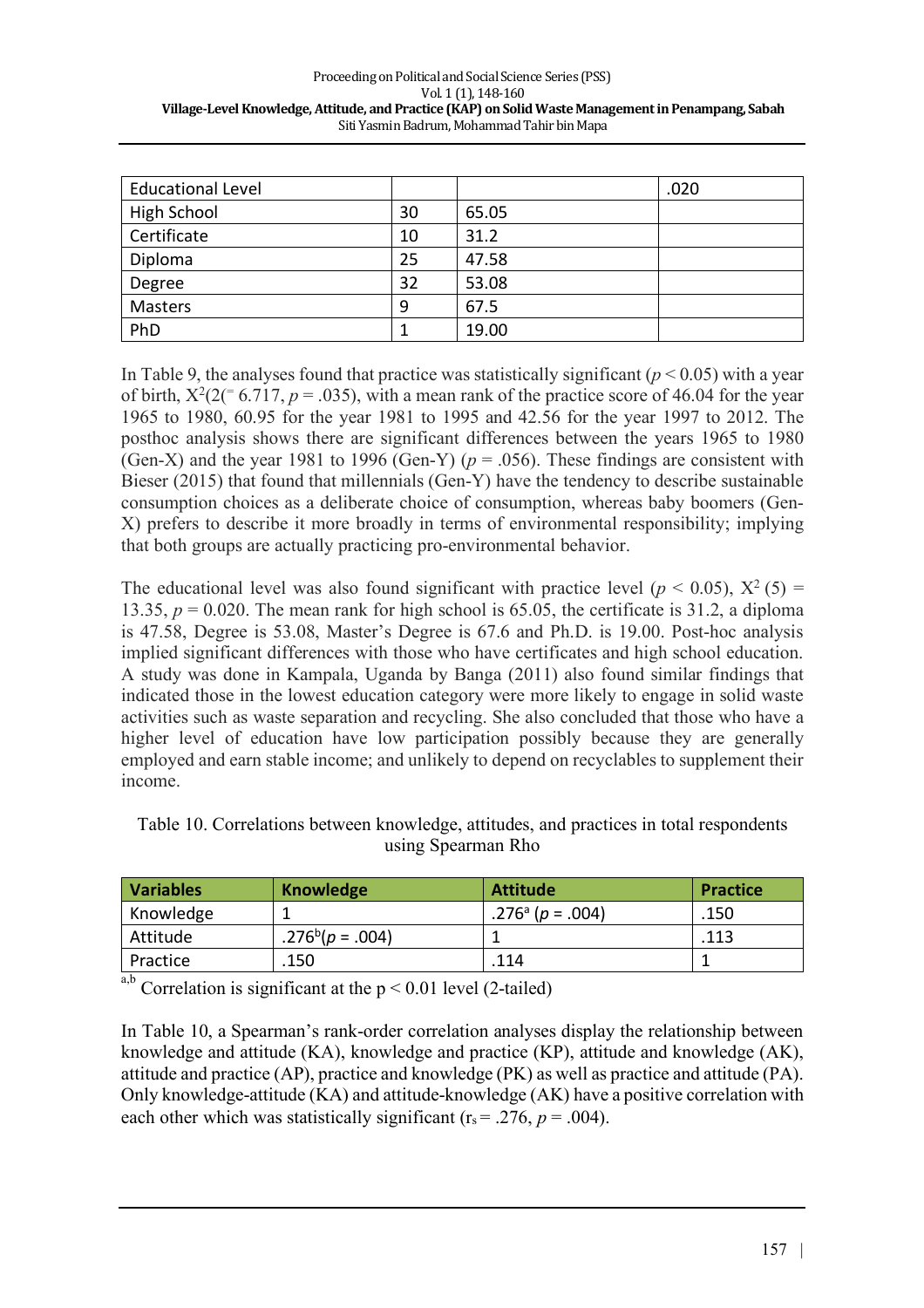The association between knowledge and attitude suggests that most people value accurate information and use them to determine how they perceive about a particular issue. This result is significant as it would be helpful to recognize areas where information and education initiatives in future programs and policies can be improved. However, the knowledge and attitude level were not enough to persuade the desired change in the behavior of proper waste management practices among the respondents. In this study, we did not explore the reason why knowledge and attitudes do not translate into practices, but this needs further investigation for future research.

## **V. CONCLUSION AND FURTHER RESEARCH**

Solid waste management in Malaysia is a never-ending problem. Programs and policies that were introduced by the government failed most of the time because of the lack of support and participation from the citizen. Policymakers have a vital role to play in socializing consumers in the skills of such participatory – the ability to challenge, analyze, debate, and reflect on their consumption behavior. This could be done by identifying and integrating adult-centric programs designed to increase awareness and education. In the long run, however, this should be the responsibility of the education system to further increase participation. It is also imperative that policymakers provided consumers-citizens with an additional mechanism to take actions and enabling them to be involved greatly in environmental policy formulation

A KAP survey uses a quantitative type method that has predefined questions and is constructed in standardized questionnaires. The result from a KAP survey typically will provide access to both quantitative and qualitative information as the KAP questions tend to uncover not only their knowledge, attitude, and behavior of an issue but also the idea of each person (in terms of culture, religion, social norms, and others) has of the issue discussed. This would help in understanding the obstacles and barriers to behavior change that may exist when implementing any particular program, policy, or campaign (Gumucio et. al., 2011).

This study is only limited to investigating the respondents' KAP level among a group of respondents that has similar sociodemographic elements. KAP studies should be supplemented with studies that would substantiate their findings and explore other behavioral aspects such as the dynamics affecting people's actions. While knowledge and attitude may have contributed to practice, it has been proven that assuming that knowledge alone leads to practice is incorrect. Variables in the Theory of Reasoned Action such as the behavioral norms that existed in the community should also be part of future KAP studies (Tatlonghari and Jamias, 2010). The KAP survey represents a significant first step in providing information for campaign planning and strategies as the KAP level of the respondents could be employed as a basis for considering the formula and direction of an extensive campaign strategy. The results of this study, therefore, may be considered to assist local campaign planners in designing message content, channels, and feedback for further improvement of the solid waste management system, programs, policies, and also better participation from the citizen. Ideally, converting intention into desirable behavior and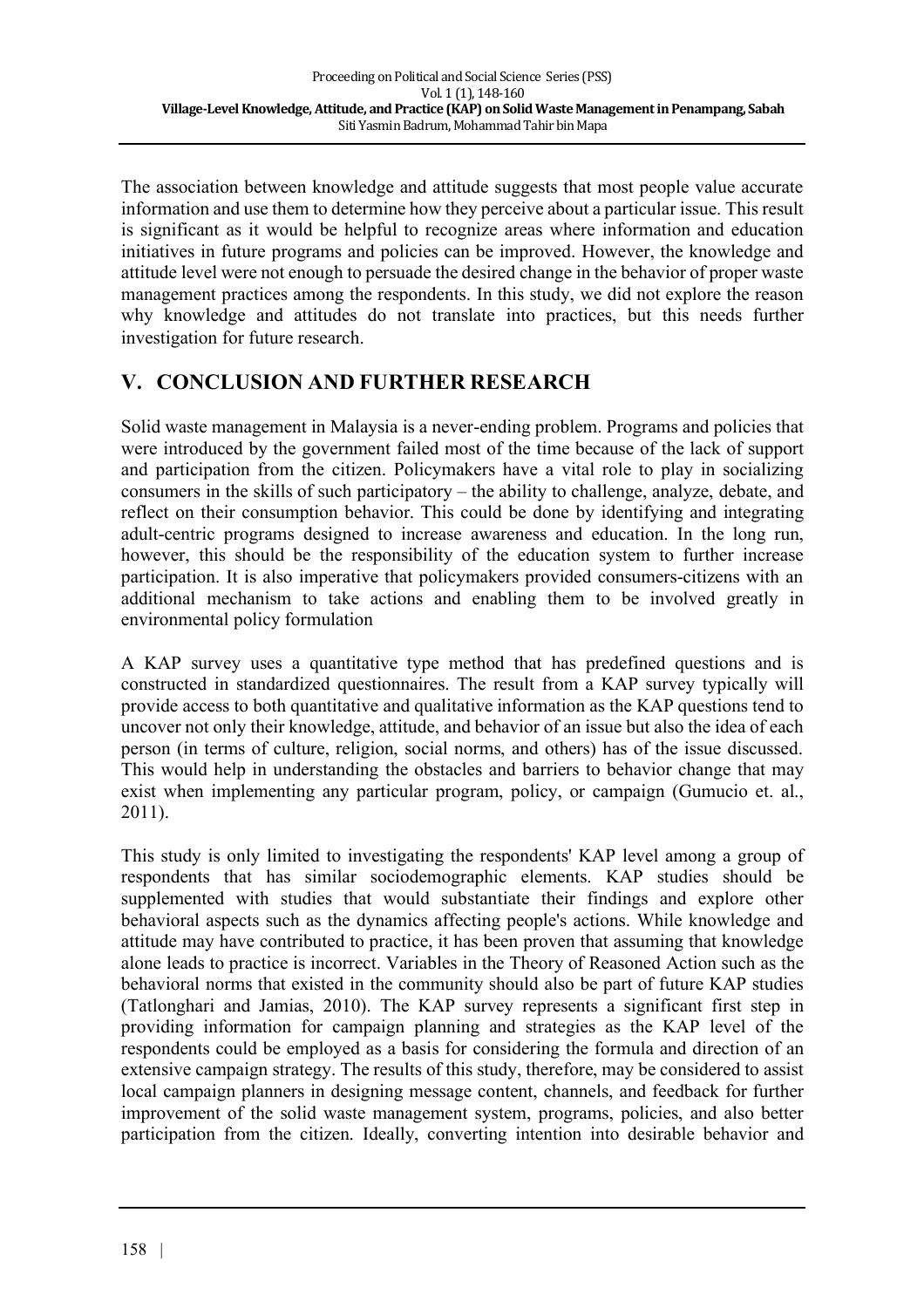establishing favorable socioeconomic and political environments should be the mutual focus of both the government and the citizen.

## **REFERENCES**

- Abdul Malik, N.K., Abdullah S. H., and Abd Manaf, L. (2015). *Community participation in solid waste segregation through recycling programs in Putrajaya*. Procedia Environmental Sciences.
- Abdullah, M.I.U. (2018). Kempen Asing Sampah Organik di Penampang. *Berita Harian.* Retrieved from https://www.pressreader.com/malaysia/berita-harianmalaysia/20180519/282677572945247
- Ahmad, J., Md. Noor, S., and Ismail, N. (2015). *Investigating students' environmental knowledge, attitude, practice, and communication.* Asian Social Science, 11(16), 284–293. https://doi.org/10.5539/ass.v11n16p284
- Ajzen, I., & Fishbein, M. (1977). *Attitude-behavior relations: A theoretical analysis and review of empirical research*. Psychological Bulletin, 84(5), 888-918.
- Ajzen, I., Timko, C., & White, J.B. (1982). *Self-monitoring and the attitude-behavior relation*. Journal of Personality and Social Psychology, 42(3), 426-435.
- Babaei A.A., Alavi N., Goudarzi G., Teymouri P., Ahmadi K., and Rafiee M. (2015). *Household recycling knowledge, attitudes, and practices of solid waste management.* http://dx.doi.org/10.1016/j.resconrec.2015.06.014
- Banga, M. (2011). *Household Knowledge, Attitudes, and Practices in Solid Waste Segregation and Recycling: The Case of Urban Kampala*. Zambia Social Science Journal: Vol. 2: No. 1, Article 4.
- Barloa, E.P., Lapie, L.P., and Cruz, C.P.P. (2016). *Knowledge, Attitudes, and Practices on Solid Waste Management among Undergraduate Students in a Philippine State University*. Journal of Environment and Earth Science. Vol.6, No.6, 2016
- Beall, J. (1997). *Thoughts on Poverty from a South Asian Rubbish Dump: Gender, Inequality, and Household Waste*. *IDS Bulletin* 28, no 3: 73–90
- Bieser, S. (2015) *Generational perceptions of pro-environmental packaging advantages*. UmweltWirtschaftsForum 23(4): 315–322.
- Chua H.S., Bashir M.J.K., Tan K.T., and Chua H.S. (2019). *A sustainable pyrolysis technology for the treatment of municipal solid waste in Malaysia*. AIP Conf Proc 2124:020016. https://doi. org/10.1063/1.5117076
- Chung, C. Y., Yeong, W. M., Munusamy, K., Low, M. P., Nair, M., and Ung, L. Y. (2019). *Government Initiatives and Public Awareness on Sustainable Environment*. Journal of Tourism, Hospitality and Environment Management, 4(14), 40-50.
- Du, P.T. (1995). *The Determinants of Solid Waste Generation, Reuse, and Recycling by Households in Ho Chi Minh City, Vietnam*. Master Thesis. Asian Institute of Technology, Bangkok, Thailand
- Ekere, W., Mugisha J., and Drake, L. (2009). *Factors Influencing Waste Separation and Utilization among Households in the Lake Victoria Crescent, Uganda*. *Waste Management* 29: 3047-3051.
- Fishbein, M. (1967). *Attitude and the prediction of behavior*. In M. Fishbein (Ed.), Readings in attitude theory and measurement (pp. 477-492). New York: John Wiley & Sons
- Gumucio, S., Merica, M., Luhmann, N., Fauvel, G., Zompi, S., Ronsse, A., Courcaud, A., Bouchon, M., Trehin, C., and Schapman, S. (2011). *Data Collection Quantitative Methods, the KAP Survey Model (Knowledge, Attitude, and Practices)*; IGC communigraphie: Saint Etienne, France, 2011; p. 5.
- Hausmann-Muela, S., Muela R. J., and Nyamongo, I. (2003). *Health-seeking behavior and the health system's response*. DCPP Working Paper no. 14.